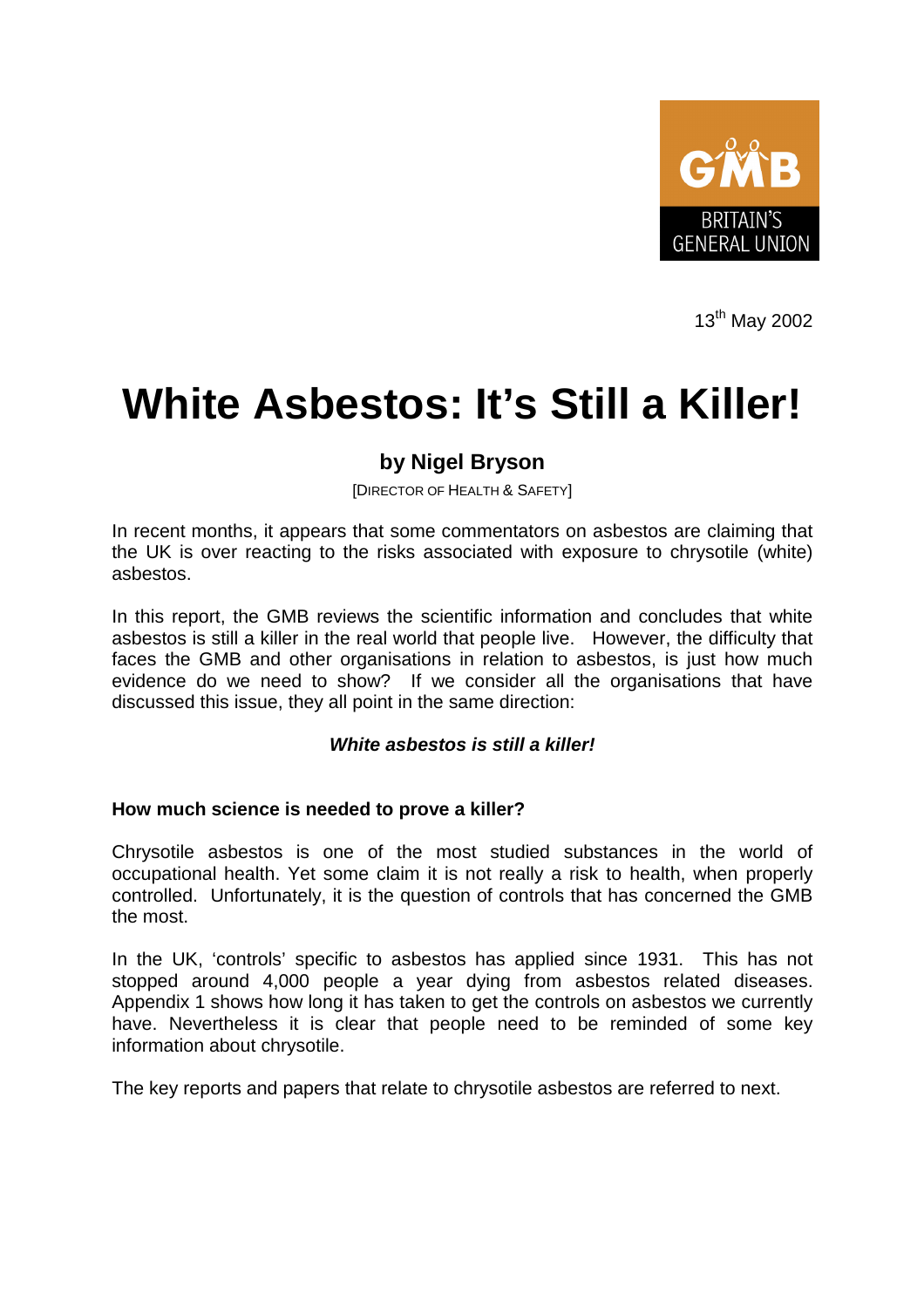#### **United Nations**

On 21 February, 2002 a news release was issued by the United Nations Environment Programme (UNEP) which stated:

"A committee of government-appointed experts has concluded that three widely-used pesticides and all forms of asbestos should be added to an international list of chemicals subject to trade controls."

 "The Committee's (the Interim Chemical Review Committee/ ICRC) review of asbestos was triggered by bans in Australia, Chile and the EU (under the Convention a review is initiated when two countries in two different regions ban or severely restrict a chemical; the monocrotophos review was triggered by bans in Australia and Hungary)."

ICRC Chairman Reiner Arndt of Germany said:

"This decision of the Committee is another big step towards eliminating the risks associated with asbestos and its products. Even in countries like mine, where these products have been banned for a long time, they remain a major problem when decontaminating buildings and paying the huge costs of treating people with serious diseases caused by asbestos."

 The ICRC recommendation is now sent to the Intergovernmental Negotiating Committee of the Rotterdam Convention on the Prior Informed Consent (IPC) Procedure for certain Hazardous Chemicals and Pesticides in International Trade which will meet in Bonn from 30 September to 4 October, 2002.

 The Rotterdam Convention has been signed by 72 governments (plus the EC) and has thus far been ratified by 18 countries; it will enter into force 90 days after the 50th ratification. In the interim governments have agreed to apply the prior informed consent provisions of the Convention on a voluntary basis."

#### **Collegium Ramazzini**

The Collegium Ramazzini is an academy with a closed number of 180 members from 30 different countries in the 5 continents. It is named after the the acknowledged founder of occupational health and safety, Bernardo Ramazzini. The purpose of the Collegium is, in general, to safeguard life on the planet and human health and, more specifically, its purpose is:

'to be that of a bridge between the world of scientific discovery and those social and political centres which must act on these discoveries to conserve life and prevent disease."

In May, 1999 the Collegium issued a: '*Call for an International Ban on Asbestos*." This call stated that: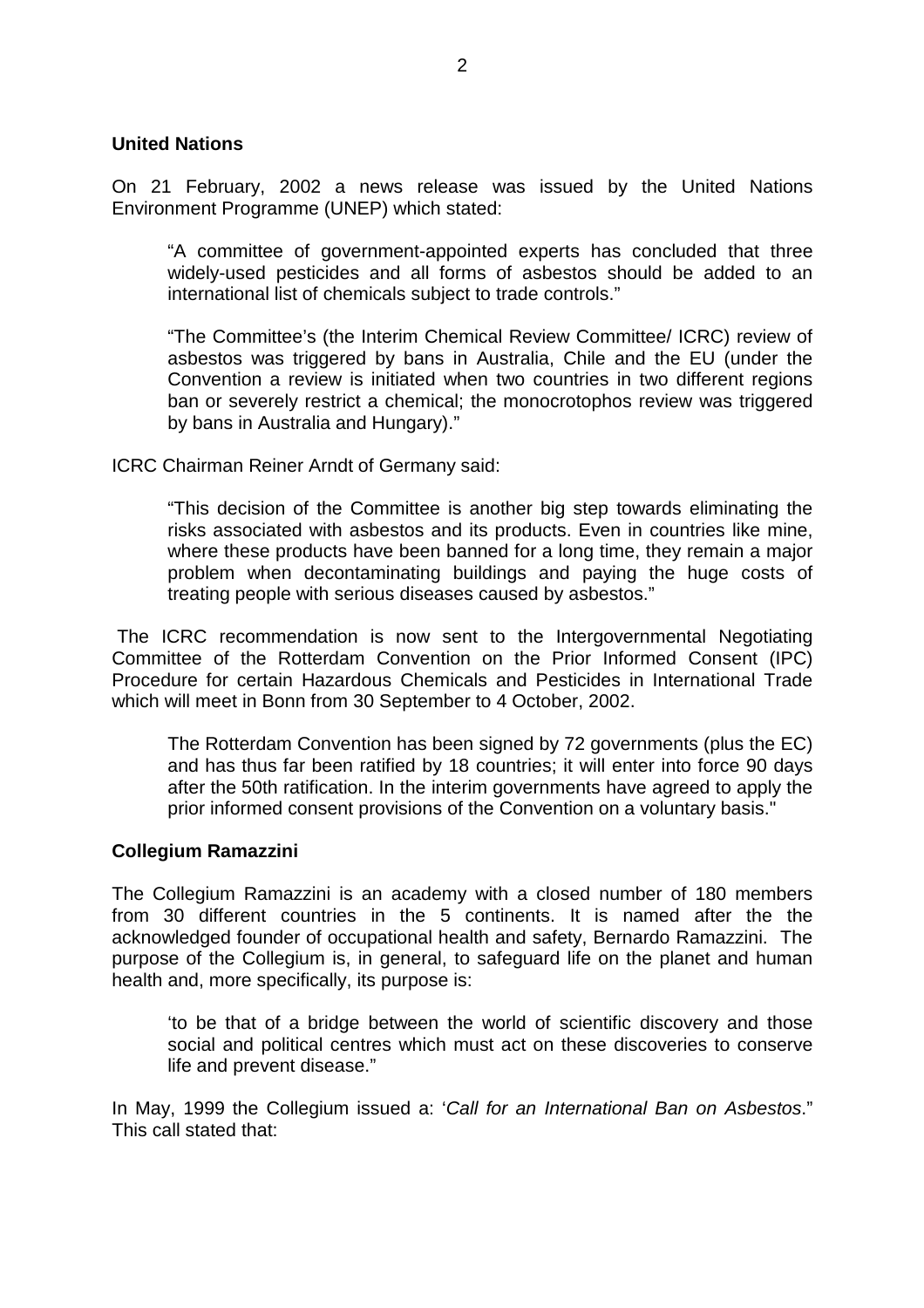"To eliminate the burden of disease and death that is caused worldwide by exposure to asbestos, The Collegium Ramazzini calls for an immediate ban on all mining and use of asbestos. To be effective, the ban must be international in scope and must be enforced in every country in the world."

The document stated:

"All forms of asbestos cause asbestosis… lung cancer and malignant mesothelioma (IPCS,1988; Dement, Brown, Okun, 1994). Asbestos has been declared a proven human carcinogen by the U.S. Environmental Protection Agency (EPA) and by the International Agency for Research on Cancer of the World Health Organization (EPA, 1986; IARC, 1987). Early indications that chrysotile might be less dangerous than other forms of asbestos have not held up (UNEP, ILO, WHO 1998). The preponderance of scientific evidence to date demonstrates that chrysotile too causes cancer, including lung cancer and mesothelioma (Smith, Wright, 1996; Stayner, Dankovic, Lemen, 1996). Canadian chrysotile that is amphibole-free still is associated with mesotheliomas (Frank, Dodson, Williams, 1998)."

#### **International Programme on Chemical Safety**

The International Programme on Chemical Safety (IPCS) published *Environmental Health Criteria 203 Chrysotile Asbestos* in 1998 under the joint sponsorship of the United Nations Environment Programme, the ILO and the WHO. It was produced within the framework of the Inter-Organization Programme for the Sound Management of Chemicals. Section 10, pages 144 & 145, of this report said:

"a) Exposure to chrysotile asbestos poses increased risks for asbestosis, lung cancer and mesothelioma in a dose-dependent manner. No threshold has been identified for carcinogenic risks.

b) Where safer substitute materials for chrysotile are available, they should be considered for use.

c) Some asbestos-containing products pose particular concern and chrysotile use in these circumstances is not recommended. These uses include friable products with high exposure potential. Construction materials are of particular concern for several reasons."

#### **French Report on Chrysotile**

A report by INSERM, the French Medical Research Council, commissioned by the Labour Relations Service and the French Health Directorate was entitled: *Effects on Health of the Main Types of Exposure to Asbestos* (June, 1996). In the English version, the passages in bold were marked in bold in the original French document: The report concluded: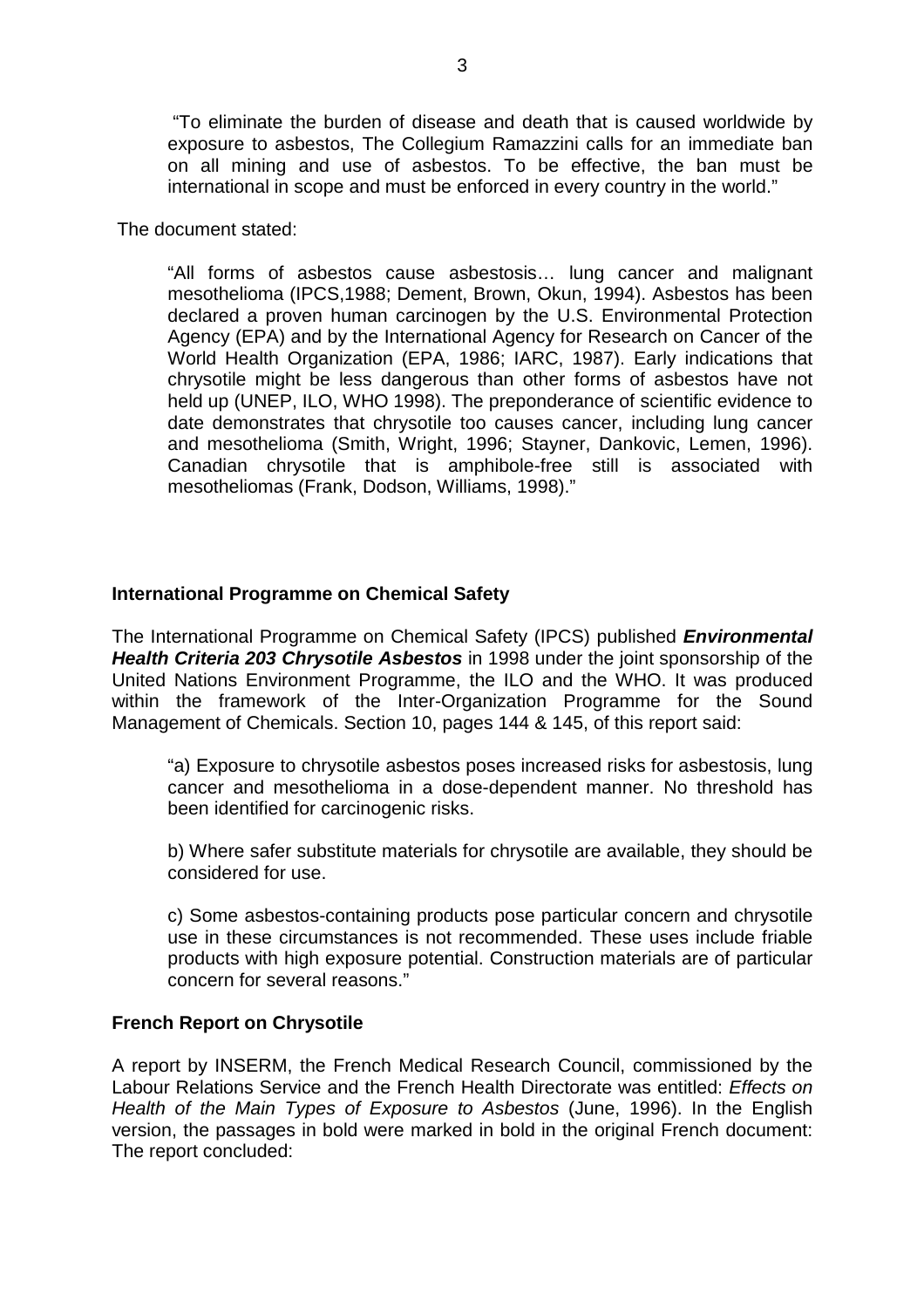"It has now been clearly **established** that:

- all asbestos fibres are carcinogenic, whatever their geological origin;
- the "whole life" risks of lung cancer and mesothelioma are all the greater when the exposure is high, starts early and last a long time;
- the risk of lung cancer is higher for long and fine fibres whether these are amphibole fibres or fibres known commercially as "chrysotile",
- and the risk of mesothelioma is higher for amphibole fibres than for fibres known commercially as "chrysotile".

#### Section 3.1.2 states:

"The group of experts wishes to recall certain data concerning several problems arising from the management of the risks associated with exposure to asbestos.

1. In respect of the **banning of asbestos**, it should be remembered that this is a carcinogen and that, in accordance with European law, **any carcinogen must be removed whenever it is technically possible to do so**. Where this measure does not appear to be technically feasible, every effort must be made to reduce the levels of exposure to the lowest values which it is technically possible to achieve…

2. In respect of the **carcinogenicity of the fibres known commercially as "chrysotile"**, it must be emphasised:

- the **mortality from lung cancer** arising from exposure to asbestos fibres is as high in the populations exposed to the fibres known commercially as "chrysotile" as it is in those with combined exposure or exposure to amphiboles alone;
- the exposure to asbestos fibres known commercially as "chrysotile" is also the cause of an **indisputable increase in mortality from mesothelioma** (although it is well established that the risks of mesothelioma are higher for exposure to amphiboles or to mixtures of amphiboles and chrysotile than for exposure solely to the fibres known commercially as "chrysotile"…

#### **Health and Safety Executive Report**

The Institute for Environment and Health (IEH) was commissioned by the Health and Safety Executive to produce a report*: Chrysotile and Its Substitutes: A Critical Evaluation* in April, 1998. This report noted:

"The continued use of chrysotile in asbestos-cement products is not justifiable in the face of available and technically adequate substitutes. Likewise, there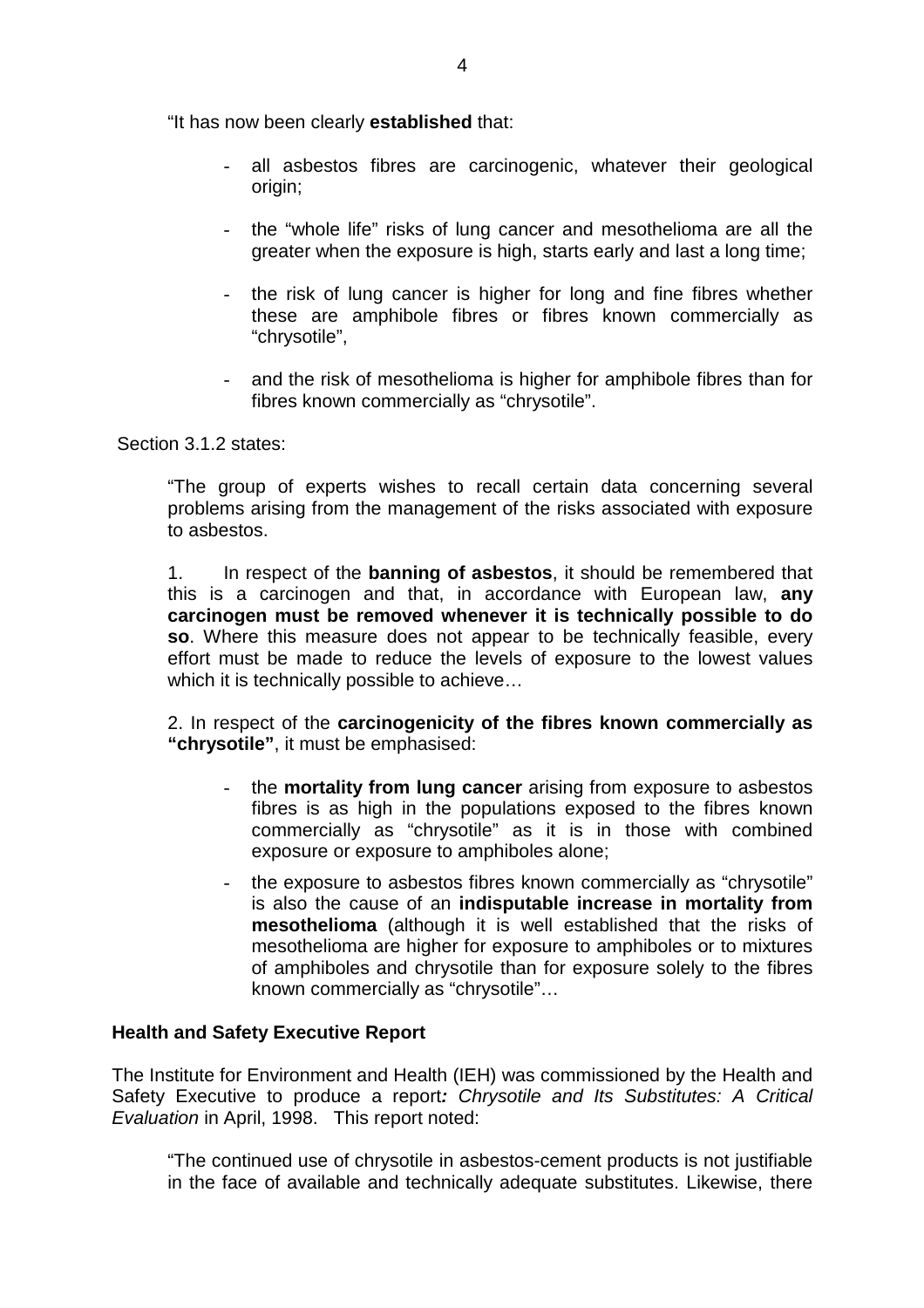seems to be no justification for the continued residual use of chrysotile in friction materials."

#### **World Trade Organisation**

In 2001, the World Trade Organisation adjudicated on an asbestos dispute between France and Canada. In 1997, France had banned chrysotile and Canada officially complained to the WTO that this was not allowed under trade rules. Having established the scientific evidence, the WTO stated that France's ban was justifiable. The WTO that chrysotile is an established carcinogen; there is no safe threshold of exposure; and 'controlled use' was not an effective alternative to a national ban.

The decision was significant because the WTO is very resistant to any ban on anything. Their whole constitution is based on free trade. So to have them saying that in practice 'controlled use' of chrysotile was not effective and they supported a ban can only mean that the scientific evidence supporting such a ban was very persuasive.

#### **Scientific Papers**

*Chrysotile Asbestos is the Main Cause of Pleural Mesothelioma* by Allan H. Smith and Catherine C. Wright appeared in the American Journal of Industrial Medicine 30:252-266 (1996). It concluded:

"Reported data do not support widely quoted views regarding the relative inertness of chrysotile fibers in mesothelioma causation. In fact, examination of all pertinent studies makes it clear that chrysotile asbestos is similar in potency to amphibole asbestos. Since asbestos is the major cause of mesothelioma, and chrysotile constitutes 95% of all asbestos use world wide, it can be concluded that chrysotile asbestos is the main cause of pleural mesothelioma in humans."

*Relative Risk of Mesothelioma Among Railroad Machinists Exposed to* **Chrysotile** by Thomas F. Mancuso was in the American Journal of Industrial Medicine 13:639-657 (1988).

"This study challenges the assertion of low relative risk of chrysotile in the causation of mesothelioma… The focus of the study is on mesothelioma among railway machinists employed in the steam locomotive era who were exposed to chrysotile… The findings demonstrated an extremely high relative risk for machinists exposed to chrysotile for the induction of mesothelioma in the individual year of hire cohorts. A similar observation was noted for other crafts hired in the same time period. One mesothelioma occurred for every 13 machinists hired in the succeeding years (1920-1929) and constituted 34% of all cancer deaths. It is concluded that chrysotile is far more hazardous in the induction of mesotheliomas and that the asbestos cancer risk in the steam locomotive eras was much higher than had been previously estimated."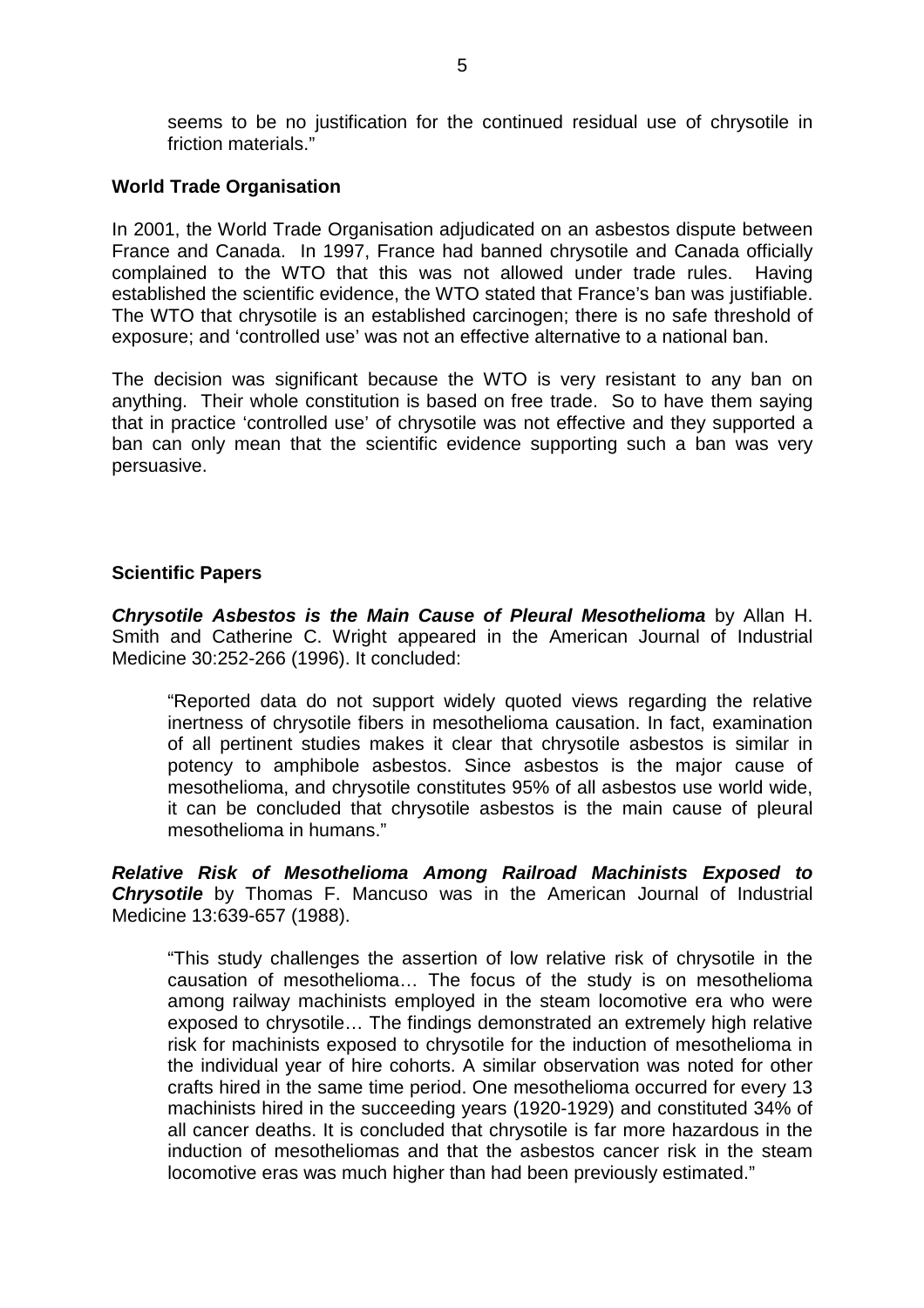*Cancer Mortality among Workers Exposed to Amphibole-free Chrysotile Asbestos* by Eiji Yano, Zhi-Ming Wang, Xiao-Rong Wang, Mian-Zheng Wang and Ya-Jia Lan was in the American Journal of Epidemiology (2001;154:538-43). The authors found that:

"These results suggest that heavy exposure to pure chrysotile asbestos alone, with negligible amphibole concentration, can cause lung cancer and malignant mesothelioma in exposed workers."

#### **Alternatives to Asbestos**

In 1986, the Health and Safety Executive published a *report Alternatives to asbestos products: A review*. It was produced on the recommendation from the Advisory Committee on Asbestos and identified the technical alternatives to asbestos available at the time of the Report. It was concluded that:

'Provided that the user is prepared to accept the cost penalties ….. substitutes are now available for the majority of applications.'

The Report went on to detail product by product, the alternatives that were available to asbestos. The contact details of 662 companies that could supply or manufacture the alternatives were listed. In other words, in 1986, there was a comprehensive list of alternatives – substitutes - to asbestos and companies that could supply them. A key word here is costs.

In terms of UK law, the terms 'reasonably practicable' and 'practicable' have significant differences in their legal definition. With 'reasonably practicable' an employer is required to balance the costs of eliminating or reducing a risk with the improvement in protection. So, if a relatively small reduction in risk is associated with a huge cost, it is not likely to 'reasonably practicable'. ie the cost is disproportionate to the benefit.

When 'practicable' is considered, it is not equated with cost but with technical feasibility. If something is 'practicable' it is technically possible to do but may be expensive. For example, most machinery guarding requirements are determined by what is 'practicable'.

With asbestos substitution, these terms are important. The Control of Asbestos at Work Regulations 1987 contain the following requirement:

'Where any employees may be exposed to asbestos in any manufacturing process or in the installation of any product, prevention of such exposure shall be achieved, where it is practicable, by substituting for asbestos a substance which, under the conditions of its use, does not create a risk to the health of his employees or creates a lesser risk than that created by asbestos.'

As stated at the beginning of this section, the HSE had produced a document showing that substitutes were available for the 'majority' of asbestos applications although these may cost more. It is also made clear that in the Regulations that the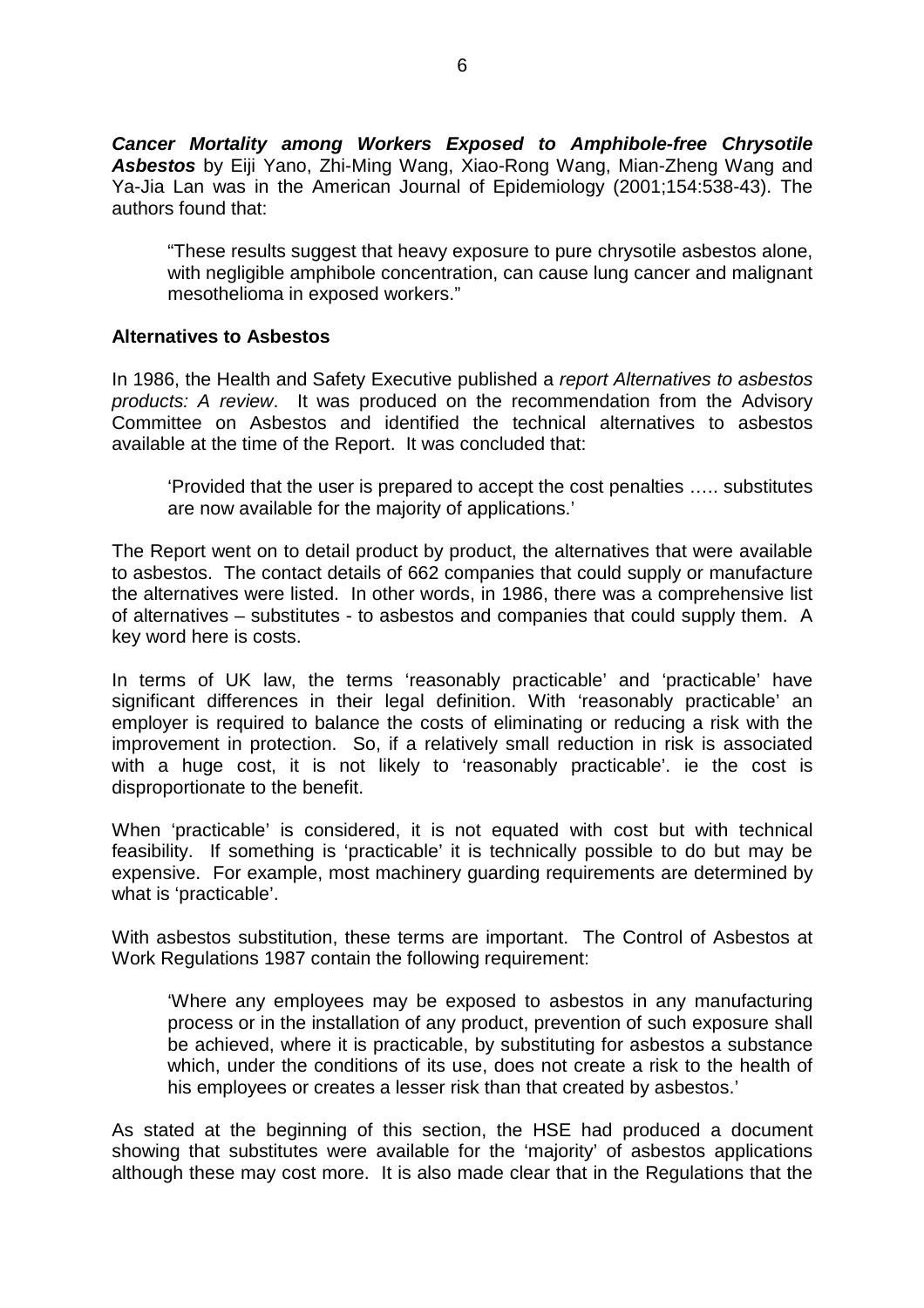substitutes should a reduced risk when compared to the risk of exposure to asbestos. So the substitute does not need to be harmless but at least it should be less harmful than asbestos, in use.

Despite the legal position, little pressure was applied to ensure employers in the UK obeyed this law. However, as the information concerning asbestos was being reviewed in the early 1990s, this failure became clearer. When the European Union started looking at asbestos to extend the bans on blue and brown asbestos to white, they considered the health effects of white asbestos in comparison to the most commonly used substitutes. The following report was produced.

**Comparative Hazards of Chrysotile Asbestos and Its Substitutes**: A European Perspective, Paul T.C. Harrison, Leonard S. Levy, Graham Patrick, Geoffrey H. Pigott and Lewis L. Smith where the authors concluded:

"that chrysotile asbestos is intrinsically more hazardous than p-aramid, PVA, or cellulose fibers and that its continued use in asbestos-cement products and friction materials is not justifiable in the face of available technically adequate substitutes"

When considering the practicality of alternatives to asbestos, it is critical to see how the materials behave in practice. Airborne Polyvinyl Alcohol (PVA) and Cellulose fibres were measured in Fibre-Cement factories in 7 European countries.<sup>1</sup> The authors concluded:

'that handling of PVA fibres as well as the machining of PVA and cellulose fibre containing cement products in the fibre-cement factories surveyed have a low potential to release fibres with critical fibrous (WHO) dimensions.'

When asbestos breaks down, fibres are released and some are small enough to go deep into the lung. In the study referred to, the authors argue that when the materials are machined, larger particles are given off which are unlikely to be small enough to enter the lungs. This is not to argue that PVA or cellulose are safe. However, it is clear that when compared to white asbestos, these alternative fibres are less hazardous.

Under European Health and Safety Directives, the UK has to comply with the provisions of the Directives. This is done by transposing the requirements of the respective Directive, into UK law. Under the Carcinogens Directive (90/394/EEC) the following was required of all Member States:

'The employer shall reduce the use of a carcinogen at the place of work, in particular by replacing it, in so far as is technically possible, by a substance, preparation or process which, under its conditions of use, is not dangerous or is less dangerous to worker's health or safety, as the case may be.'

White asbestos is a defined class 1 carcinogen and has been for some time.

 $\overline{a}$ <sup>1</sup> *Airborne Polyvinyl Alcohol (PVA) and Cellulose Fibre Levels in Seven European Countries*: Raeve, Van Cleemput and Benoit: Ann occupational Hygiene Vol 45, No 8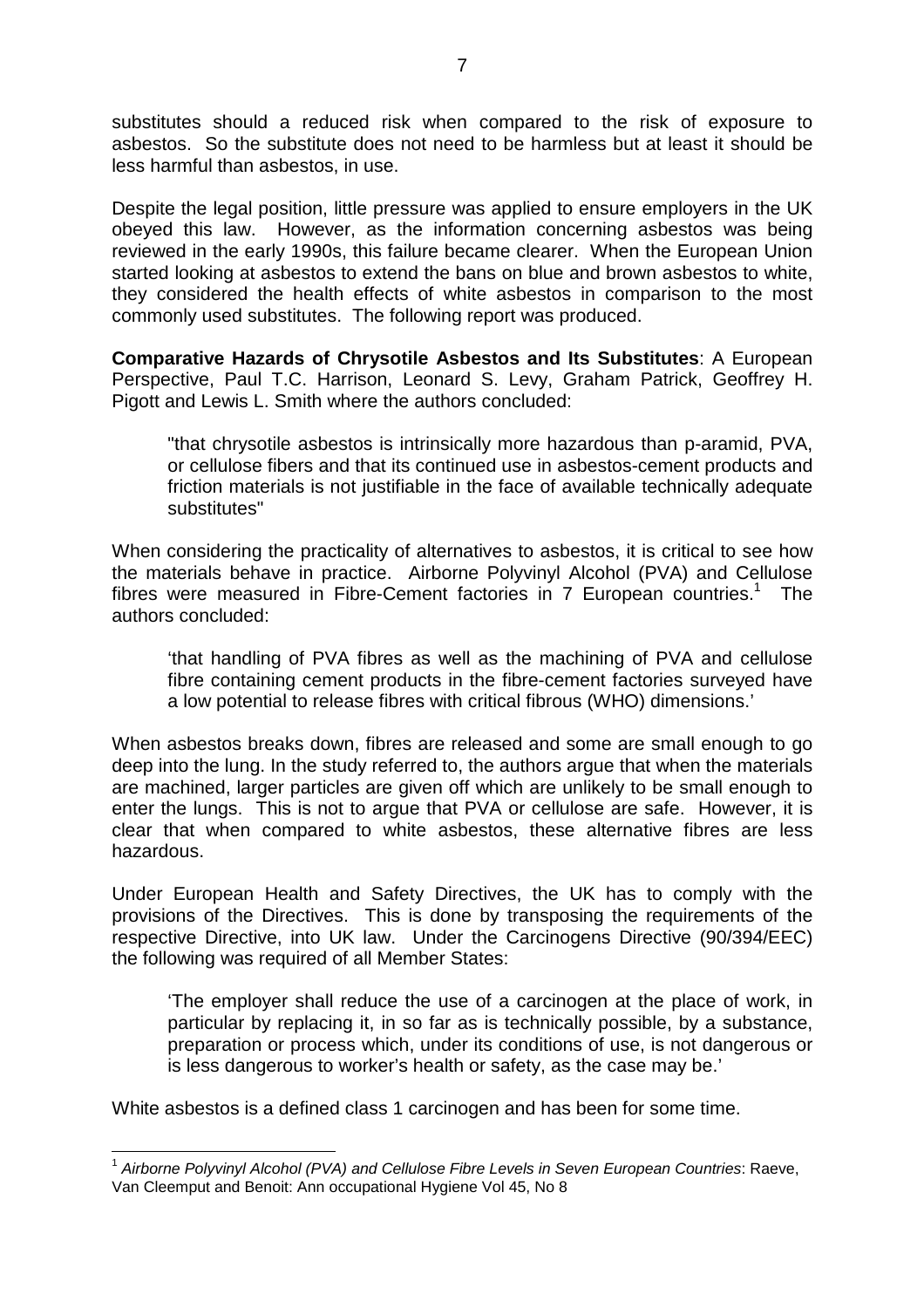In an article Whiter than White? The author John Bridle offers his considered views that most authorities have misunderstood the risks associated with exposure to white asbestos. In part of his article, he states:

'The HSE points out that white asbestos is a class one carcinogen. At first glance this seems to be conclusive proof of its danger to health. However, under EU guidelines, a product only has to have a potential to cause cancer to be given this status.'

The EU criteria for a class one carcinogen are:

'Category 1

Substances known to be carcinogenic to man. There is sufficient evidence to establish a casual association between human exposure to a substance and the development of cancer.'

This means that there needs to be clear evidence that exposure to the substance causes cancer. In the case of chrysotile this is beyond dispute.

The people who have lobbied the hardest in support of using white asbestos for many years are the Canadian asbestos industry. When Tony Blair became Prime Minister in May 1997, he assured the Canadian Prime Minister that the UK would not introduce a ban on chrysotile unless scientific information supported this.

As a result of the Prime Minister's assurance, a Canadian delegation met with representatives of the Health and Safety Executive. At a meeting held on the  $30<sup>th</sup>$ September 1997 all present at the meeting agreed:

'Sufficient exposure to commercial Canadian chrysotile can be a cause of the three asbestos diseases – asbestosis, lung cancer and mesothelioma.'

Given that asbestos products have been banned since November 1999, the exposure to white asbestos that is likely in the future comes mainly from buildings. ie asbestos already in place. So, how strict will be the control measures that need to be applied to keep exposure to a minimum in the future. In the main, exposure is likely to be greatest in demolition work, building renovation, building maintenance – including gas service engineers, heating and ventilation engineers etc and asbestos insulation removal workers

In February 2001, the Government held a conference Turning Concern into Action. It was held because of the appalling accident record of the Construction Industry. Historically when the HSE have held 'blitzes' of construction sites, they have found at least 25% of the sites were in such dangerous conditions that prohibition orders were issued immediately. It is highly unlikely that the strict control measures that should apply to asbestos will be applied in a sector with this kind of history.

The HSE have estimated that building workers exposed to 0.1 fibres per millilitre of white asbestos over a working life could result in one death in 5,000 exposed.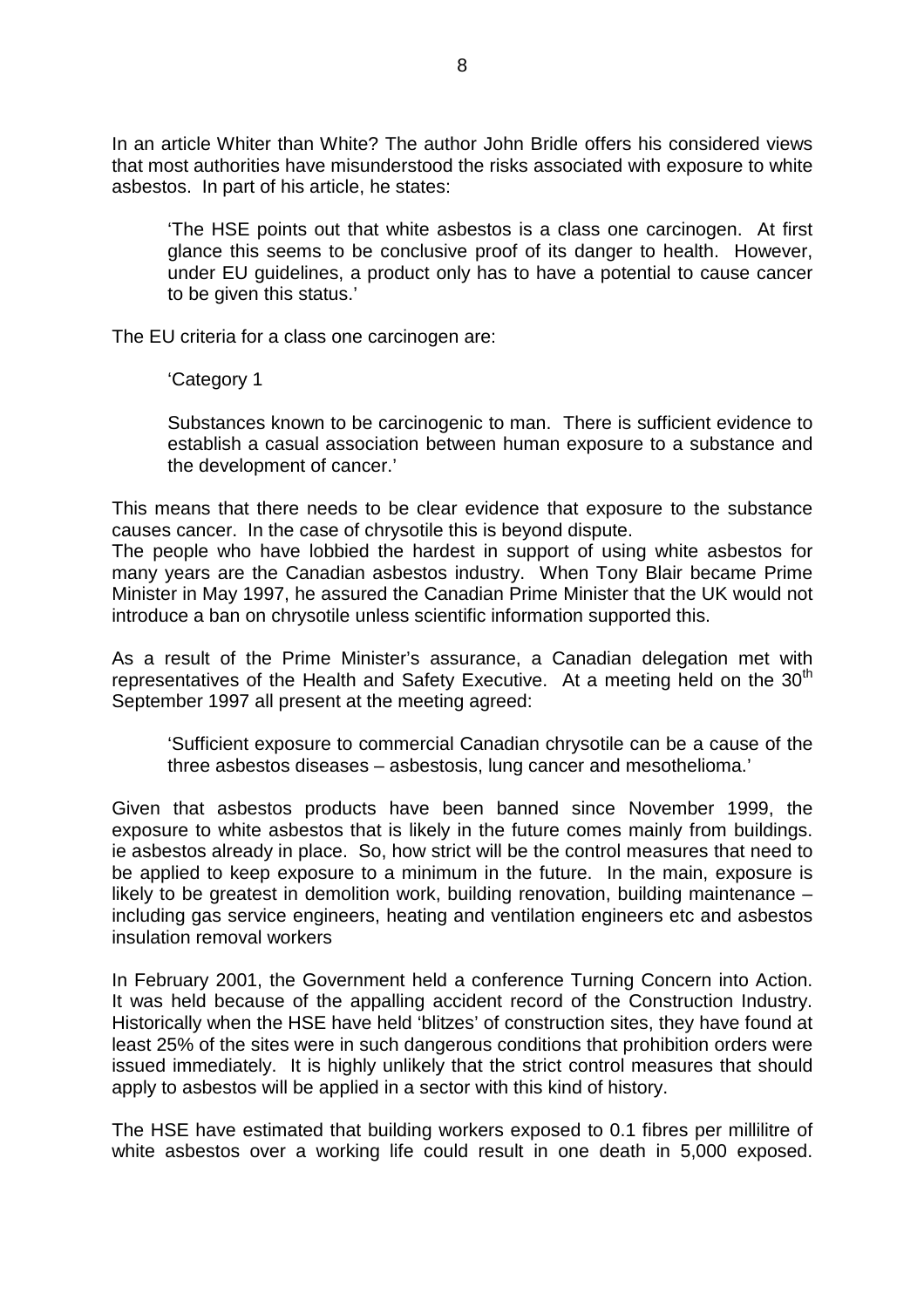However, they do indicate that it could be as high one in 750 workers. This is a major risk and is very real to those who are likely to be exposed to white asbestos.

#### **Conclusion**

White asbestos causes all three asbestos related diseases. Supporters of chrysotile argue that the risk is overstated and that when properly controlled, there is little risk. However, imagining that adequate controls will apply in practice in the construction industry is a naïve hope rather that a realistic proposition. Legally, the UK is bound by the Directives on Carcinogens and that means chrysotile is no longer used in building products. It must remain so.

There is plenty of evidence linking the real risk of contracting asbestos related diseases with exposure to white asbestos. As the list in Appendix 1 shows, it is about time that those who have promoted asbestos keep their collective mouths shut. It would help everybody if they turned their minds to how to stop exposure to all remaining asbestos in the future.

## **APPENDIX 1**

# **Key facts in the history of asbestos use**

Blue (crocodilite), Brown (amosite) and White (chrysotile) Asbestos can all cause asbestosis, lung cancer and mesothelioma.

- Asbestos was found in Finnish pottery around 2500 BC.
- Ancient Greeks used asbestos in temple candlewicks.
- The Romans used asbestos in cloth shrouds.
- Late 1890s first reports of concern about the health of asbestos workers.
- 1927 The term 'Asbestosis' first used in the British Medical Journal.
- 1927 Forerunner of the GMB advises member to submit claim for asbestosis
- 1930 Merewether Report asbestosis formally recognised.
- 1931 Asbestos Regulations in the UK.
- 1955 Link between asbestos and lung cancer established by Sir Richard Doll.
- 1960 Link between blue asbestos and mesothelioma established by Dr J C Wagner.
- 1966 Voluntary ban on importation of blue asbestos.
- 1968 Occupational exposure limit for blue asbestos.
- 1969 New Asbestos Regulations in the UK.
- 1970 Use of blue asbestos virtually stopped.
- 1971 Sprayed coatings virtually stopped.